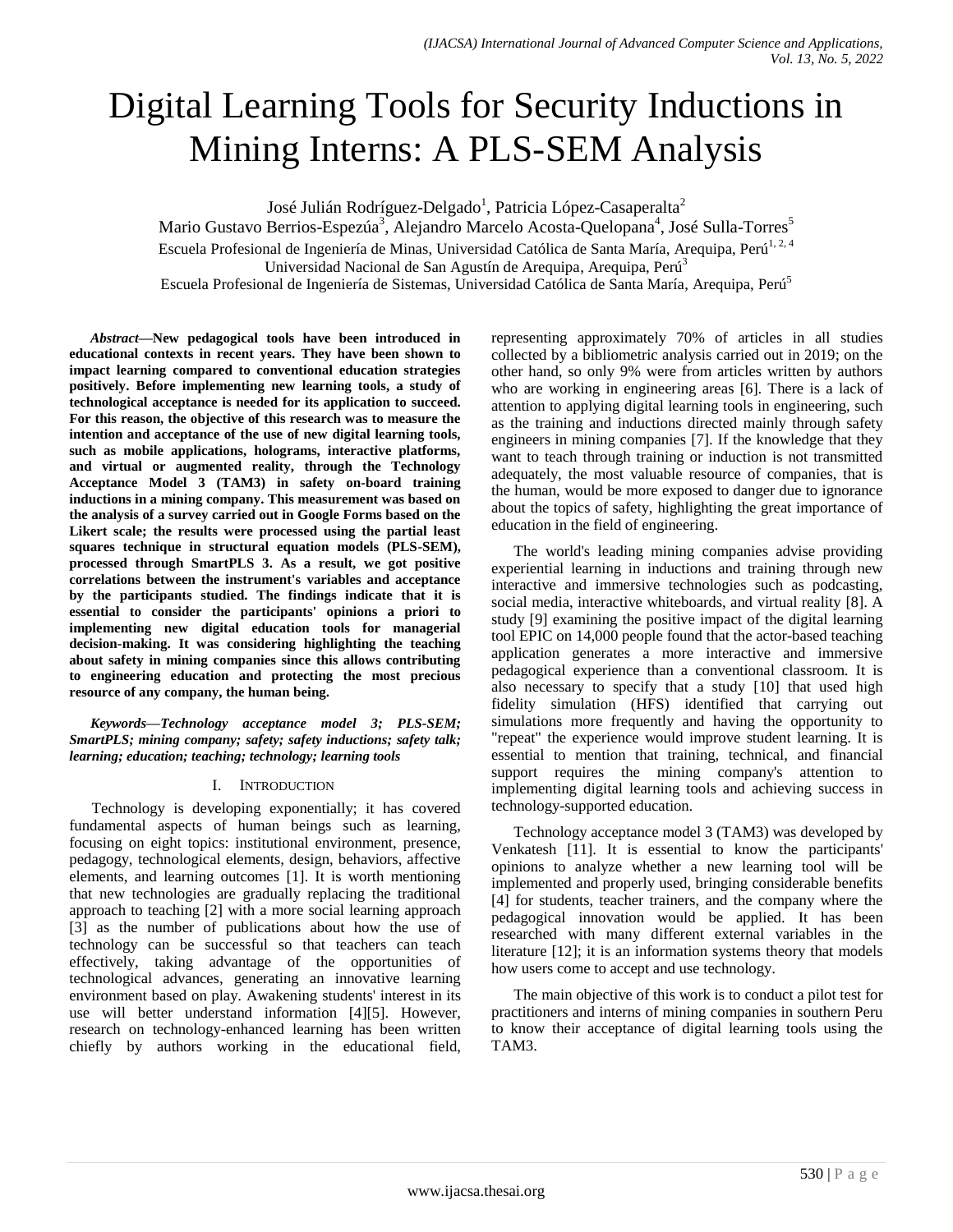## II. RELATED WORK

Different works have been reviewed on the proposed theme that is shown below.

## *A. Digital Learning Tools*

Xu, Zhang, and Hou, in their paper [13], indicate that the traditional teaching methods such as 2D presentations, conferences, and workshops have been innovated by technological learning tools such as simulations, immersive virtual reality, augmented and mixed reality, mobile devices, online training platforms, and game engine techniques, among others. The importance of learning tools lies in improving teaching quality to meet external challenges and demands in education [14].

*1) Benefits for students and teacher trainers:* The use of digital learning tools would allow the student to obtain more virtual practical experience, being able to make mistakes since it is considered a safe place, and thus improve their performance and dexterity when facing an actual situation [10], solving problems with confidence and without anxiety. This benefit would enhance the student's emotional attitude, making them feel motivated and satisfied with learning in a non-traditional way [15]. In the paper by Kurniawan, Suharjito, Diana, and Witjaksono [15], it is worth mentioning that using these tools allows the student to assimilate the information better when dealing with complex subjects to understand. It also creates opportunities for discussion within the classroom since digital learning tools allow students to play an active role, unlike conventional classes, where they play a passive role [16].

Digital teaching tools provide the teacher with better pedagogical technologies than traditional methods to explain and make their students understand, thanks to these tools' interactivity capacity, making the learning process more attractive, fun, and collaborative [17]. These results encourage teachers to continue using innovative learning tools with their students [3], increasing teacher effectiveness, increasing the quality of education, reducing the burden of teaching complicated subjects, and improving student performance.

# *B. Safety Culture and the Peruvian Regulation of Safety and Occupational Health in Mining*

Mandhani, Nayak, and Parida [18] mention that safety is essential for all companies, especially mining companies, so the structure and culture of security are critical elements in safeguarding workers' lives.

The development of a safety culture in a mining company is essential to improve the rule-following behavior of employees to avoid the existence of incidents or accidents [19]. It is an indispensable medium for ensuring good performance in safety matters and significantly reducing accidents [20] [21]. According to Zhao, Zhao, Davidson, and Zuo [22], the economic loss due to occupational accidents represents approximately 8.5% of the project costs. For this reason, companies could be interested in providing safe working conditions to avoid expenses and safeguard human lives, where unique pedagogical campaigns such as training, inductions,

health promotion, risk assessment, and the environment can be offered [23]. In Peru, mining companies are governed under the D.S. N  $\degree$  023-2017-EM [24] in terms of occupational health and safety, article 72 specifies the minimum number of hours of necessary induction (eight (8) hours during four (4) days in mining activities of high risk and eight (8) hours for two (2) days in lower risk mining activities). There, an entry to the mining operation must carry out very apart from the necessary induction; the number of courses may vary according to the area to enter. In the required induction, topics such as occupational health and safety policies of the company, Internal Regulation of Safety and Occupational Health, Traffic Rules, High-risk jobs, emergency plans in the mining company, and definitions of danger and risk must be learned effectively. Risk controls, among others. So, trainers must be committed to the quality of learning that students will receive to ensure compliance with the law and safeguard lives.

# *C. Technological Acceptance Model (TAM3)*

The TAM3 model was developed by Venkatesh [11] to determine the perceived usefulness and ease of use of the technology. The paper of Dönmez-Turan and Kir [25] indicates that the TAM3 was used to define the adoption of practitioners and interns working in mining companies in southern Peru to use new digital learning tools in safety inductions before entering the mine. As is shown in Table I, all the variables of the TAM3 used in the present investigation are defined. There is currently not enough research about implementing new digital learning tools in training and induction in mining companies. Since applying these tools in schools or universities is more studied, leaving aside the attention that industrial companies need in terms of education in security [26].

TABLE I. VARIABLES OF THE TAM3

| <b>Variable</b>                        | Conceptualization                                                                                                                         |
|----------------------------------------|-------------------------------------------------------------------------------------------------------------------------------------------|
| Image (IMG)                            | The level at which an individual feels that<br>technological innovation will increase their<br>social status [26].                        |
| Job Relevance (REL)                    | The degree to which a person believes that<br>technological innovation can be applied to their<br>work                                    |
| Output Quality (OUT)                   | The extent to which an individual believes that<br>technological innovation can have a correct<br>functionality in their work activities. |
| <b>Result Demonstrability</b><br>(RES) | The level at which a person thinks that<br>technological innovation results can be observed<br>and communicated.                          |
| Perceived Usefulness<br>(PU)           | The extent to which an individual perceives that<br>technological innovation will improve their<br>performance.                           |
| <b>Computer Anxiety</b><br>(CANX)      | The degree to which an individual feels fear and<br>insecurity when using technological innovations.                                      |
| <b>Computer Playfulness</b><br>(CPLAY) | Level of enthusiasm that a person has when<br>using technological innovation.                                                             |
| Computer Self-efficacy<br>(CSE)        | Measure which an individual feels capable of<br>manipulating a technological innovation to carry<br>out their activities.                 |
| Perceived Enjoyment<br>(ENJ)           | Level of enjoyment and satisfaction when using<br>technological innovation.                                                               |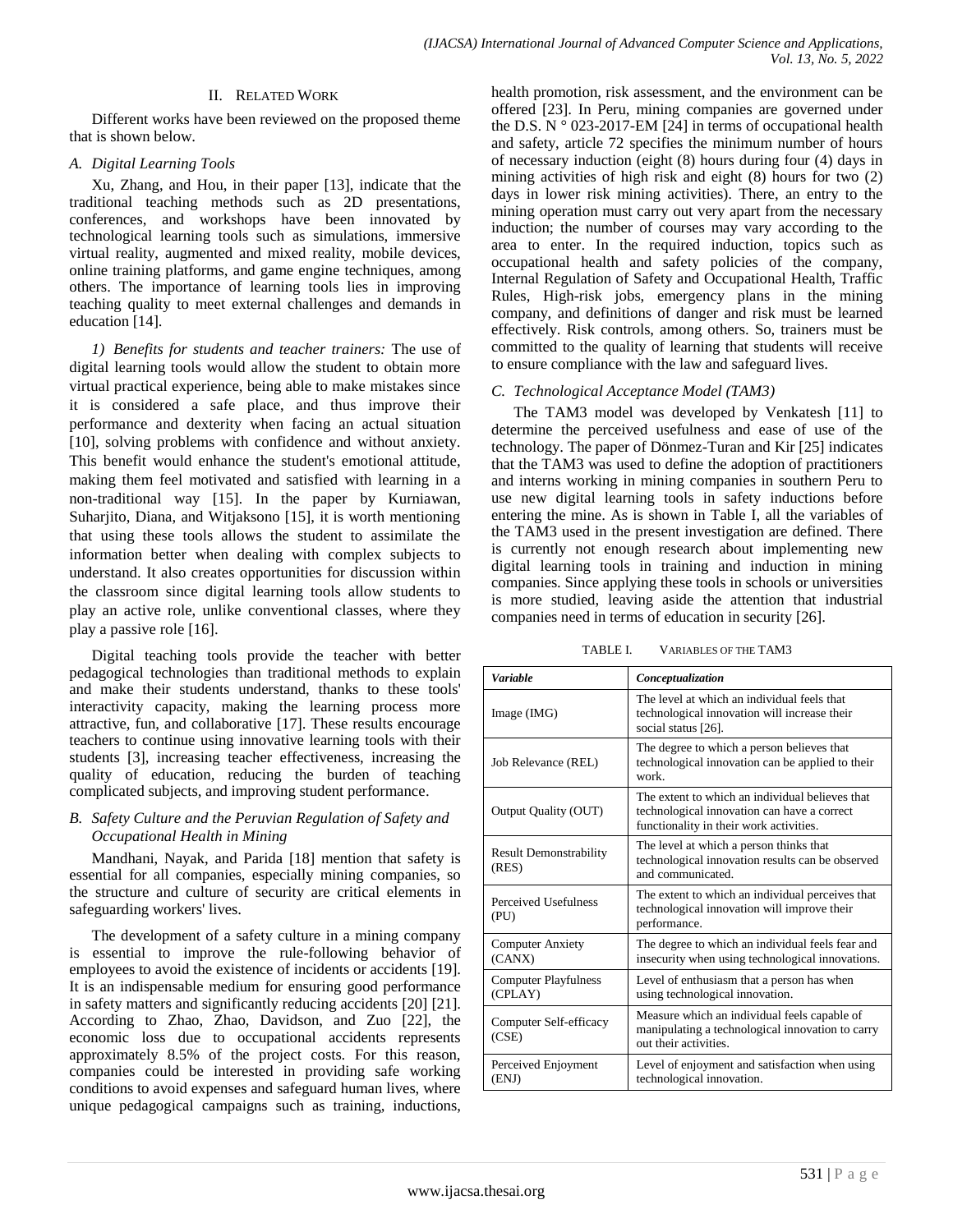| <b>Variable</b>                          | Conceptualization                                                                                                                 |
|------------------------------------------|-----------------------------------------------------------------------------------------------------------------------------------|
| Objective Usability (OU)                 | The measure indicates how easy or difficult it.<br>will be to carry out a specific activity with<br>technological innovation.     |
| Perceptions of External<br>Control (PEC) | The degree to which a person thinks there is<br>adequate support to provide technical assistance<br>for technological innovation. |
| Subjective Norm (SN)                     | Level of influence of one individual over another<br>for the use of technological innovation.                                     |
| Experience (EXP)                         | The extent to which an individual uses a<br>technological innovation [11].                                                        |
| Voluntariness (VOL)                      | The degree to which a person would use a<br>technological innovation without being forced<br>$[26]$ .                             |
| Perceived Ease of Use<br>(PEOU)          | Measure how a person feels and how easy it will<br>be to use technological innovation.                                            |
| Behavioral Intention (BI)                | Level of intention that an individual has to use<br>technological innovation.                                                     |
| Use Behavior (USE)                       | Degree of permanence of a person in the face of<br>technological innovation.                                                      |

## III. METHODOLOGY

## *A. Participants*

This study was directed to 46 practitioners and interns from different mining companies in Southern Peru. They are between 20 and 30 years old; the majority are between 22 and 25 years old, representing 85% of the sample. The survey was shared using Google Forms [27]; so that it could have reached each participant by overcoming any territorial limitations. Next, Table II shows the distribution of survey participants; they were divided between people who work in surface mining (open pit) or underground mining (sinkhole).

TABLE II. DISTRIBUTION OF SURVEY PARTICIPANTS

| Type of field                     | Number of<br>participants | Percentage |
|-----------------------------------|---------------------------|------------|
| Surface or open-pit mining        | 42                        | 91%        |
| Underground or sinkhole<br>mining | 4                         | 9%         |
| <b>Total</b>                      | 46                        | 100%       |

## *B. TAM3 Measuring Instrument*

The Technological Acceptance Model (TAM3) proposed by Venkatesh was used. A network of variables was developed for adoption, information technologies use and empirically tested in the proposed integrated model, focusing on the application of TAM3 both a priori and after implementing the technology. It was shown that TAM3 provides necessary help in making managerial decisions to implement new information technologies [11]. The TAM primarily analyzes the technological acceptance of innovative methods and tools in education. It was shown to be an excellent instrument for understanding the participants' intentions [16]. We decided to use the TAM3 over other essential tools in the measurement of technological acceptance, such as the Unified Theory of Acceptance and Use of Technology 2 (UTAUT2), since the latter includes variables such as age, gender, and price [28], whose parameters were considered not necessary for this research. A survey was conducted, taking into account the considerations of each TAM3 variable. They are defined in Table I. It was decided to use the Likert scale to establish a multiple-choice response range [29], having a range from 1 up to 7 points, where one meant "Strongly Disagree" and seven told, "Strongly Agree." Table III shows the questionnaire questions carried out on January 24, 2022.

TABLE III. QUESTIONNAIRE VARIABLES

| <b>Variable</b>                          | <i><b>Questionnaire</b></i>                                                                                                        |
|------------------------------------------|------------------------------------------------------------------------------------------------------------------------------------|
| Image (IMG)                              | Receiving induction classes using learning<br>technologies raises the status of the mining<br>company where I work.                |
| Job Relevance (REL)                      | I feel that using learning technologies in<br>induction classes will positively impact the<br>various tasks related to my work.    |
| Output Quality (OUT)                     | Learning technologies could have excellent<br>results in my understanding of different<br>induction topics.                        |
| <b>Result Demonstrability</b><br>(RES)   | It could explain why learning technologies can<br>be beneficial in understanding the information<br>received in induction classes. |
| Perceived Usefulness<br>(PU)             | I think it is possible that the use of new learning<br>technologies in my induction classes would<br>improve my job performance.   |
| <b>Computer Anxiety</b><br>(CANX)        | I feel safe and comfortable using new learning<br>technologies.                                                                    |
| Computer Playfulness<br>(CPLAY)          | I am excited about using new learning<br>technologies in my induction classes.                                                     |
| Computer Self-efficacy<br>(CSE)          | I have the necessary skills to use new learning<br>technologies without difficulty in induction<br>classes.                        |
| Perceived Enjoyment<br>(ENJ)             | It would be more fun to use new learning<br>technologies in my induction classes at the<br>mining company.                         |
| Objective Usability (OU)                 | I think the new learning technologies would be<br>easy and dynamic to use.                                                         |
| Perceptions of External<br>Control (PEC) | Having the necessary opportunities, knowledge,<br>and resources, it would be easy for me to use<br>new learning technologies.      |
| Subjective Norm (SN)                     | I think induction teachers think that new learning<br>technologies could be helpful.                                               |
| Experience (EXP)                         | I have experience in the use of a technological<br>learning system.                                                                |
| Voluntariness (VOL)                      | I think that I would voluntarily access my<br>induction classes with new learning<br>technologies.                                 |
| Perceived Ease of Use<br>(PEOU)          | I believe that new learning technologies will be<br>easy to use.                                                                   |
| Behavioral Intention (BI)                | If I have the opportunity to take induction classes<br>using new learning technologies, I would be<br>happy to try it.             |
| Use Behavior (USE)                       | I would use new learning technologies frequently<br>in my induction classes.                                                       |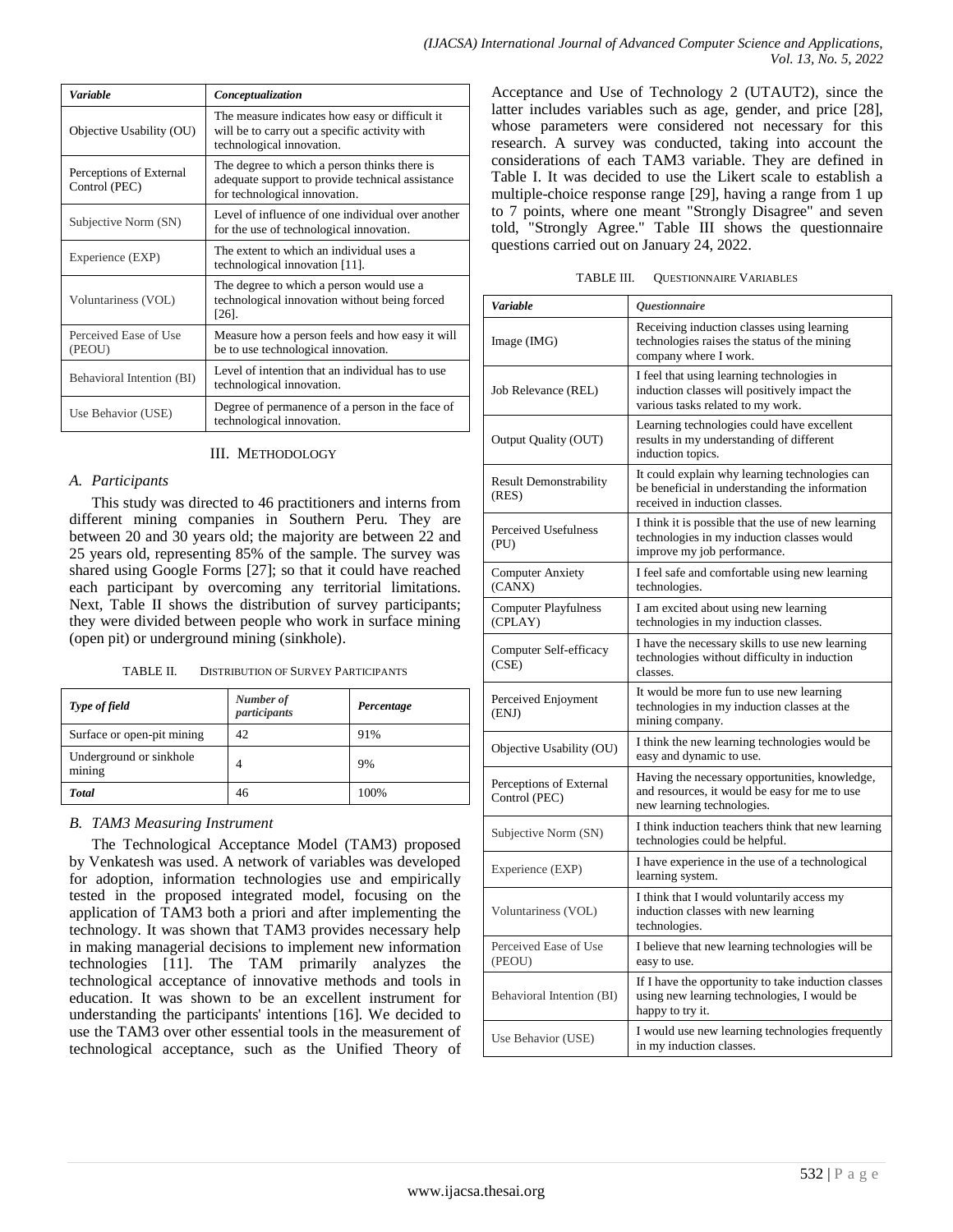#### *C. Statistical Analysis with PLS-SEM*

The obtained results in Google Forms were exported to an Excel file, delimited by commas. Finally, the Smart-PLS 3 software was used to obtain, through the partial least squares technique in structural equation models (PLS-SEM), statistical data such as minimum and maximum responses for each variable, standard deviations, the correlation coefficient between variables, coefficient route, hypothesis t-test, frequencies, percentages, arithmetic means, and discriminant validity [30].

#### IV. RESULTS

In Table IV, we observed that all the arithmetic means of the responses of each variable of the Technological Acceptance Model exceeded the neutral state given in the Likert scale (4 - "Neither disagree nor agree"). There is also highlighted that all the questions had the highest level on the Likert scale had a maximum score (7 - "Totally agree"), so we can affirm that the surveyed participants have the intention and acceptance of the use of new technology learning tools to be implemented in safety induction classes before entering the mining company. The variable with the highest average response was (BI), with a value of 6,326 on the Likert scale; this was followed by (USE) with a value of 6,196 on the same scale, reaffirming the technological acceptance by participants for the implementation of mining educational tools. Likewise, these last two were the variables with the lowest standard deviation, having a value of 0.957 and 0.947, respectively, which means the homogeneity of the surveyed responses. The variables with the lowest average response were Experience (EXP) and Subjective Norm (SN), with values of 5.500 and 5.674, respectively; in the same way, these two variables had the highest standard deviation with values of 1.514 and 1.445, respectively, demonstrating the high dispersion of responses from each intern and practitioner, having a minimum of 1 and a maximum of 7 on the Likert scale. It should be mentioned [11] that these are two of the most critical variables of the TAM3.

The bilateral correlation of the TAM3 variables is presented in Table V. It shows all the correlations have a strong and positive correlation, indicating coherence between variables. In Table VI, we appreciated to determine if the constructs have discriminant validity, a statistical test used to demonstrate the multicollinearity of the proposed model; this should be addressed if certain variables exceed the threshold for possible multicollinearity (0.7) [31]. We explained that the model has good reliability and construct validity.

In Fig. 1, the standardized trajectory coefficients between all the variables performed by Venkatesh [26] and the substantial variance (R2) in each of its four endogenous variables [32] can be appreciated. It is essential to mention that only four hypotheses were validated for the study according to the t-test where the value of 1.96 has to be exceeded [33], these being the relationships between IMG -> PU, REL -> PU, SN - > IMG, and BI -> USE, 2.422, 2.174, 4.139 and 5.488 respectively.

| TABLE IV. | <b>DESCRIPTIVE STATISTICS</b> |
|-----------|-------------------------------|
|           |                               |

|              | $N^o$ .        | Mean  | Min            | <b>Max</b> | <b>Standard</b><br>deviation |
|--------------|----------------|-------|----------------|------------|------------------------------|
| PU           | 1              | 5.870 | $\overline{c}$ | 7          | 1.172                        |
| <b>IMG</b>   | $\overline{c}$ | 6.000 | 2              | 7          | 1.123                        |
| <b>REL</b>   | 3              | 5.783 | $\overline{c}$ | 7          | 1.301                        |
| <b>OUT</b>   | $\overline{4}$ | 6.000 | 3              | 7          | 1.043                        |
| <b>RES</b>   | 5              | 5.761 | 4              | 7          | 1.087                        |
| <b>PEOU</b>  | 6              | 5.804 | 2              | 7          | 1.262                        |
| <b>CANX</b>  | 7              | 6.022 | 4              | 7          | 1.011                        |
| <b>CPLAY</b> | 8              | 6.065 | 3              | 7          | 1.009                        |
| CSE          | 9              | 6.152 | 4              | 7          | 1.042                        |
| <b>ENJ</b>   | 10             | 5.978 | 1              | 7          | 1.242                        |
| OU           | 11             | 5.848 | 3              | 7          | 1.179                        |
| PEC          | 12             | 6.152 | 4              | 7          | 0.999                        |
| SN           | 13             | 5.674 | 1              | 7          | 1.445                        |
| <b>EXP</b>   | 14             | 5.500 | 1              | 7          | 1.514                        |
| <b>VOL</b>   | 15             | 6.109 | 2              | 7          | 1.184                        |
| BI           | 16             | 6.326 | 4              | 7          | 0.957                        |
| <b>USE</b>   | 17             | 6.196 | 4              | 7          | 0.947                        |



Fig. 1. Path Coefficients and Variances are Explained  $(R^2)$ . Where, Image (IMG), Job Relevance (REL), Output Quality (OUT), Result Demonstrability (RES), Perceived Usefulness (PU), Computer Anxiety (CANX), Computer Playfulness (CPLAY), Computer Self-efficacy (CSE), Perceived Enjoyment

<sup>(</sup>ENJ), objective Usability (OU), Perceptions of External Control (PEC), Subjective Norm (SN), Experience (EXP), Voluntariness (VOL), Perceived Ease of Use (PEOU), Behavioral Intention (BI).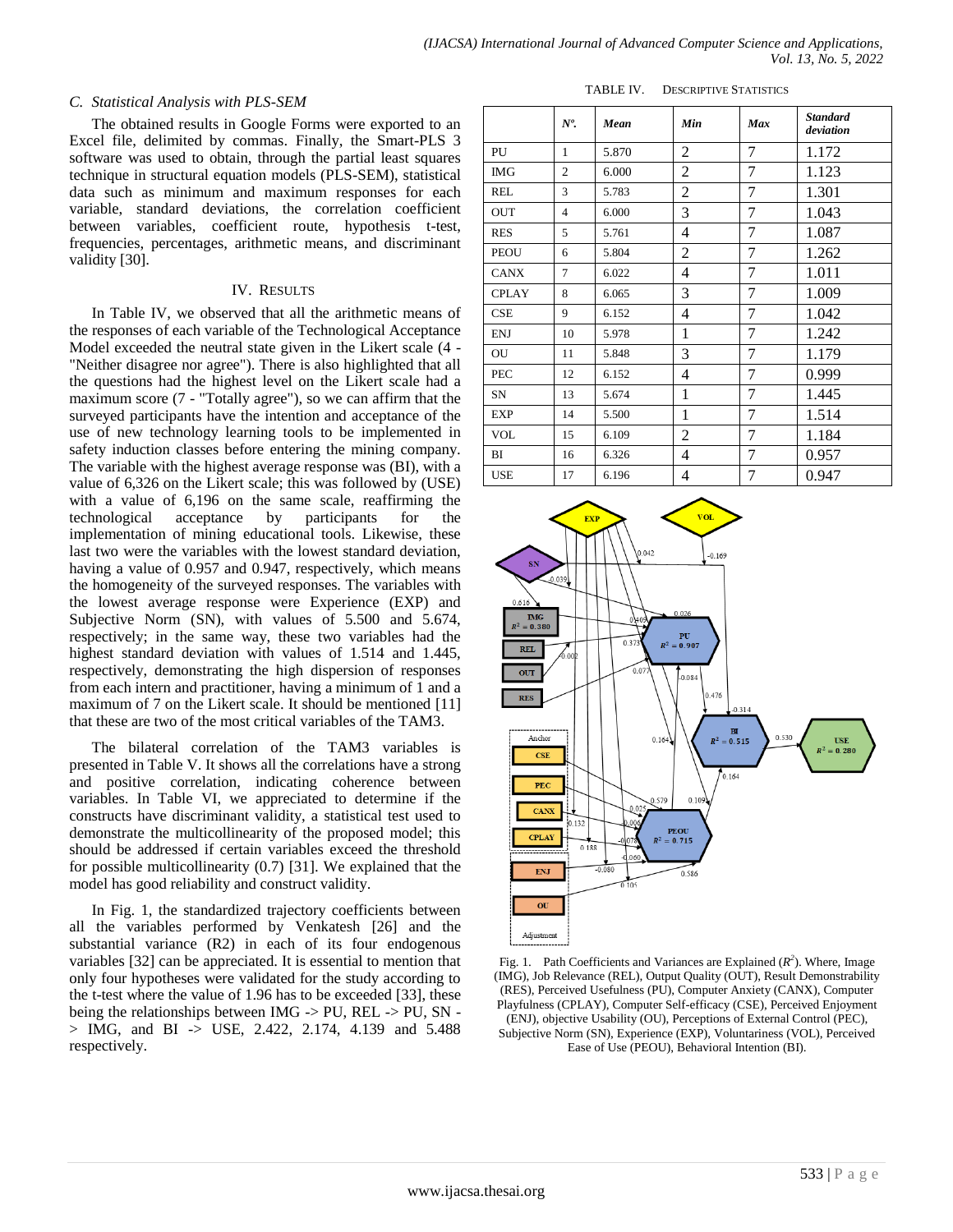|              | PU    | <b>IMG</b> | <b>REL</b> | <b>OUT</b> | <b>RES</b> | <b>PEOU</b> | <b>CANX</b> | <b>CPLAY</b> | CSE   | <b>ENJ</b> | 0U    | <b>PEC</b> | SN    | <b>EXP</b> | VOL   | BI    | <b>USE</b> |
|--------------|-------|------------|------------|------------|------------|-------------|-------------|--------------|-------|------------|-------|------------|-------|------------|-------|-------|------------|
| PU           | 1.000 |            |            |            |            |             |             |              |       |            |       |            |       |            |       |       |            |
| <b>IMG</b>   | 0.892 | 1.000      |            |            |            |             |             |              |       |            |       |            |       |            |       |       |            |
| <b>REL</b>   | 0.851 | 0.729      | 1.000      |            |            |             |             |              |       |            |       |            |       |            |       |       |            |
| <b>OUT</b>   | 0.729 | 0.706      | 0.561      | 1.000      |            |             |             |              |       |            |       |            |       |            |       |       |            |
| <b>RES</b>   | 0.709 | 0.588      | 0.778      | 0.595      | 1.000      |             |             |              |       |            |       |            |       |            |       |       |            |
| <b>PEOU</b>  | 0.438 | 0.414      | 0.557      | 0.463      | 0.521      | 1.000       |             |              |       |            |       |            |       |            |       |       |            |
| <b>CANX</b>  | 0.498 | 0.460      | 0.417      | 0.475      | 0.638      | 0.515       | 1.000       |              |       |            |       |            |       |            |       |       |            |
| <b>CPLAY</b> | 0.761 | 0.768      | 0.558      | 0.765      | 0.490      | 0.386       | 0.489       | 1.000        |       |            |       |            |       |            |       |       |            |
| CSE          | 0.319 | 0.297      | 0.281      | 0.380      | 0.454      | 0.618       | 0.740       | 0.322        | 1.000 |            |       |            |       |            |       |       |            |
| <b>ENJ</b>   | 0.730 | 0.748      | 0.603      | 0.537      | 0.592      | 0.427       | 0.381       | 0.712        | 0.322 | 1.000      |       |            |       |            |       |       |            |
| OU           | 0.678 | 0.542      | 0.673      | 0.548      | 0.650      | 0.711       | 0.477       | 0.575        | 0.514 | 0.710      | 1.000 |            |       |            |       |       |            |
| <b>PEC</b>   | 0.648 | 0.542      | 0.644      | 0.668      | 0.534      | 0.541       | 0.147       | 0.529        | 0.291 | 0.581      | 0.647 | 1.000      |       |            |       |       |            |
| SN           | 0.655 | 0.616      | 0.633      | 0.476      | 0.504      | 0.418       | 0.258       | 0.671        | 0.177 | 0.710      | 0.468 | 0.561      | 1.000 |            |       |       |            |
| <b>EXP</b>   | 0.245 | 0.268      | 0.221      | 0.124      | 0.376      | 0.347       | 0.533       | 0.278        | 0.710 | 0.399      | 0.481 | 0.165      | 0.253 | 1.000      |       |       |            |
| <b>VOL</b>   | 0.527 | 0.442      | 0.510      | 0.617      | 0.628      | 0.334       | 0.452       | 0.540        | 0.427 | 0.445      | 0.355 | 0.611      | 0.402 | 0.067      | 1.000 |       |            |
| BI           | 0.600 | 0.445      | 0.703      | 0.436      | 0.639      | 0.431       | 0.600       | 0.451        | 0.386 | 0.335      | 0.526 | 0.448      | 0.328 | 0.218      | 0.564 | 1.000 |            |
| USE          | 0.767 | 0.675      | 0.688      | 0.573      | 0.573      | 0.360       | 0.314       | 0.761        | 0.256 | 0.688      | 0.669 | 0.658      | 0.682 | 0.235      | 0.582 | 0.530 | 1.000      |

TABLE V. BILATERAL CORRELATIONS

## TABLE VI. DISCRIMINANT VALIDITY

|              | BI    | <b>CANX</b> | <b>CPLAY</b> | CSE   | <b>ENJ</b> | <b>EXP</b> | <b>IMG</b> | OU    | <b>OUT</b> | <b>PEC</b> | <b>PEOU</b> | PU    | <b>REL</b> | <b>RES</b> | SN    | <b>USE</b> | <b>VOL</b> |
|--------------|-------|-------------|--------------|-------|------------|------------|------------|-------|------------|------------|-------------|-------|------------|------------|-------|------------|------------|
| BI           |       |             |              |       |            |            |            |       |            |            |             |       |            |            |       |            |            |
| <b>CANX</b>  | 0.600 |             |              |       |            |            |            |       |            |            |             |       |            |            |       |            |            |
| <b>CPLAY</b> | 0.451 | 0.489       |              |       |            |            |            |       |            |            |             |       |            |            |       |            |            |
| CSE          | 0.386 | 0.740       | 0.322        |       |            |            |            |       |            |            |             |       |            |            |       |            |            |
| <b>ENJ</b>   | 0.335 | 0.381       | 0.712        | 0.322 |            |            |            |       |            |            |             |       |            |            |       |            |            |
| <b>EXP</b>   | 0.218 | 0.533       | 0.278        | 0.710 | 0.399      |            |            |       |            |            |             |       |            |            |       |            |            |
| <b>IMG</b>   | 0.445 | 0.460       | 0.768        | 0.297 | 0.748      | 0.268      |            |       |            |            |             |       |            |            |       |            |            |
| OU           | 0.526 | 0.477       | 0.575        | 0.514 | 0.710      | 0.481      | 0.542      |       |            |            |             |       |            |            |       |            |            |
| <b>OUT</b>   | 0.436 | 0.475       | 0.765        | 0.380 | 0.537      | 0.124      | 0.706      | 0.548 |            |            |             |       |            |            |       |            |            |
| <b>PEC</b>   | 0.448 | 0.147       | 0.529        | 0.291 | 0.581      | 0.165      | 0.542      | 0.647 | 0.668      |            |             |       |            |            |       |            |            |
| <b>PEOU</b>  | 0.431 | 0.515       | 0.386        | 0.618 | 0.427      | 0.347      | 0.414      | 0.711 | 0.463      | 0.541      |             |       |            |            |       |            |            |
| PU           | 0.600 | 0.498       | 0.761        | 0.319 | 0.730      | 0.245      | 0.892      | 0.678 | 0.729      | 0.648      | 0.438       |       |            |            |       |            |            |
| <b>REL</b>   | 0.703 | 0.417       | 0.558        | 0.281 | 0.603      | 0.221      | 0.729      | 0.673 | 0.561      | 0.644      | 0.557       | 0.851 |            |            |       |            |            |
| <b>RES</b>   | 0.639 | 0.638       | 0.490        | 0.454 | 0.592      | 0.376      | 0.588      | 0.650 | 0.595      | 0.534      | 0.521       | 0.709 | 0.778      |            |       |            |            |
| SN           | 0.328 | 0.258       | 0.671        | 0.177 | 0.710      | 0.253      | 0.616      | 0.468 | 0.476      | 0.561      | 0.418       | 0.655 | 0.633      | 0.504      |       |            |            |
| <b>USE</b>   | 0.530 | 0.314       | 0.761        | 0.256 | 0.688      | 0.235      | 0.675      | 0.669 | 0.573      | 0.658      | 0.360       | 0.767 | 0.688      | 0.573      | 0.682 |            |            |
| <b>VOL</b>   | 0.564 | 0.452       | 0.540        | 0.427 | 0.445      | 0.067      | 0.442      | 0.355 | 0.617      | 0.611      | 0.334       | 0.527 | 0.510      | 0.628      | 0.402 | 0.582      |            |

#### V. DISCUSSION

Our results show that interns' and practitioners' technological acceptance were successful since they are willing to adapt to new digital learning tools, such as in research where a group of students intends to use new pedagogical strategies [4]. They could find the implementation and functionalities interesting, supporting their knowledge, as happened in a study that adopted an interactive web environment technology called MAgAdI at the University of the Basque Country [3]. It is intended to give the initiative to implement new digital learning tools in the mining industry, as recommended by a study where its findings foster crucial management decisions for the future implementation of information technologies [11]. It helps improve the academic performance effectively in the induction classes of the interns and practitioners before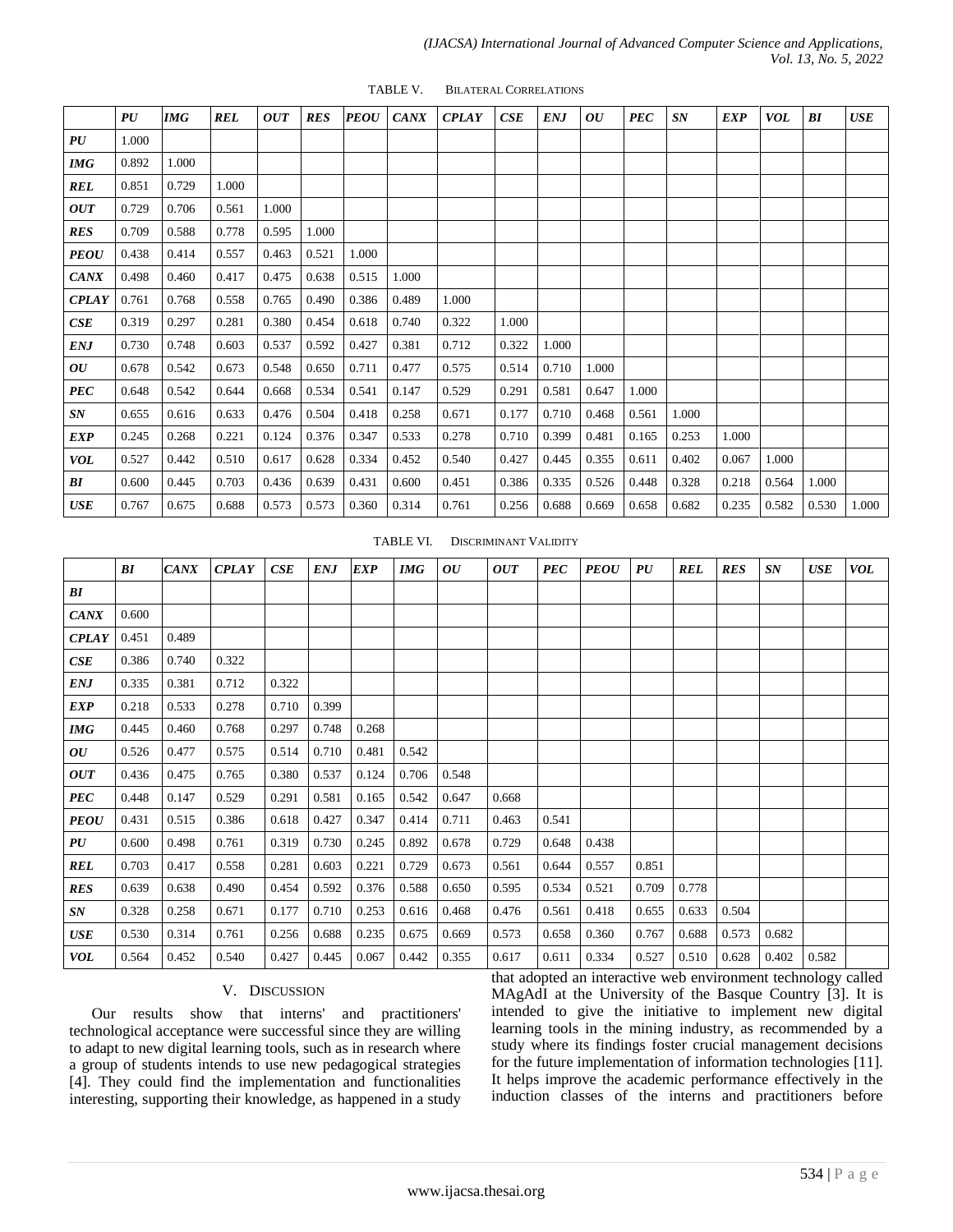entering the mine, as is the case of a study that provided facilities of its results to school providers to use new innovative pedagogical methods [34]. It is necessary to highlight that the topics offered in the induction classes of the participants are both theoretical and practical so that the new learning tools could contribute to the improvement of their performance, as argued in a study where the Perception of Mining Engineering students, concluding that the use of technology in education is necessary to improve student performance [4]. Learning tools allow the user to be transferred to a virtual environment where it is allowed to make mistakes and learn through experience safely, as indicated in an investigation with simulated immersive learning platforms where their findings indicated that students could avoid taking risks to demonstrate their capabilities in a safe environment [10]. A study conducted in 2019 mentioned that virtual laboratories might have the same or better learning outcomes than t laboratories traditional [16], providing a unique learning experience [3], breaking the conventional scheme, and overlapping conventional learning [6], as we stated in the present study. In the present study, 46 pilot samples of different interns and practitioners of mining companies located in the macro-southern region of Peru were investigated to determine technological acceptance through TAM3, as was done in an article [35] where 44 respondents were studied, specifying that no there would be a problem in working with a small sample size since the results will be stable.

As we mentioned in the survey instructions, by new learning technologies, we mean: "virtual or augmented reality, holograms, interactive platforms, and mobile applications" according to the results had a positive impact on all TAM3 variables, as formulated by Venkatesh [35], especially in Use Behavior (USE) and Behavioral Intention (BI). The same situation occurred in a scientific production that shows that students' perception of virtual laboratories, simulators, interactive learning activities, and game-based learning positively influenced satisfaction, usefulness, and perceived ease of use [16]. An additional question was asked to the TAM3 to determine the preference of the studied participants towards a conventional class or a class with digital learning tools, where 89.13% of the total participants chose classes with innovative learning tools since these can keep employees focused positively and proactively as mentioned in a study conducted in Australia [23]. The participants in the presented studies rejected a conventional class, defined as a "lesson given by a teacher or trainer using 2D tools, such as slides, whiteboard, flipcharts, non-interactive videos"; it can generally cause stress and anxiety, reducing the value of learning [10] and being an obstacle to the adoption of a digital learning tool [25]. The present study used the partial least squares technique in structural equation models (PLS-SEM). Being very powerful and not having a minimum sample parameter gives us extra support for the validity of the results, as Said Al-Gahtani comments [32]. SmartPLS 3 software analyzed these data; it was used from the same firm by different studies associated with TAM evaluation [36] [37]. The results of the discriminant variance correlations mostly exceed the threshold of 0.7, confirming the construct's validity and the trajectory correlations of the present study. These were positive and strong, as evidenced by studies conducted between 2015 and

2021 [31][38]. The results also indicate that IMG significantly influences PU, as happens in a study carried out in Saudi Arabia, where it is specified that social influence processes were shown to affect perceived profit. On the other hand, the same study found that the instrumental cognitive function positively impacts Perceived Utility, as this article [32] did when validating the REL -> PU hypotheses.

It has been considered to use all external variables of Technology Acceptance Model 3 because they are considered more relevant concerning Unified Theory of Acceptance and Use of Technology 2 (UTAUT2), one of the essential acceptance models TAM3 [1]. The TAM3 was considered, unlike UTAUT2, because the external variables of the TAM3 facilitate the intention and maintain voluntariness [24], unlike UTAUT2, which predominates individual conditions such as gender, age, price value.

## VI. CONCLUSION

Safety is necessary to provide qualified education to collaborators to increase their effectiveness by voluntary rules compliance, preserving the human resource that is the most crucial element of the companies, and saving accident expenses. It can be achieved using more effective pedagogical tools than traditional ones. However, it is essential to know if staff are willing to accept new learning technologies such as virtual or augmented reality, holograms, interactive platforms, and mobile applications. Before joining a mining company, interns and practitioners intend to use new technological learning tools in induction classes. We recommended expanding the sample of hired workers for future research work since they receive constant safety talks specified by the D.S. N ° 023-2017-EM, since integral management of the safety culture is being promoted, that goes from the highest rank to the lowest level; consequently, this would cause a change in attitude in the company members, making them take care of each other. We recommend mining and industrial companies implement new digital learning tools to train human resources and improve the development of their skills in occupational safety and health. There is limited research on technological acceptance to help management decisionmaking. It is necessary to imply that studies on the implementation of pedagogical technologies should not be centralized only in schools or universities, mining, and industrial companies where education can save lives, so we recommended developing scientific production in that theme and domain.

#### **REFERENCES**

- [1] J. W. M. Lai and M. Bower, "How is the use of technology in education evaluated? A systematic review," Comput. Educ., vol. 133, 2019, doi: 10.1016/j.compedu.2019.01.010.
- [2] S. O'Connor and T. Andrews, "Smartphones and mobile applications (apps) in clinical nursing education: A student perspective," Nurse Educ. Today, vol. 69, 2018, doi: 10.1016/j.nedt.2018.07.013.
- [3] A. Álvarez, M. Martín, I. Fernández-Castro, and M. Urretavizcaya, "Blending traditional teaching methods with learning environments: Experience, cyclical evaluation process and impact with MAgAdI," Comput. Educ., vol. 68, 2013, doi: 10.1016/j.compedu.2013.05.006.
- [4] P. López, J. Rodríguez, A. Acosta, and M. Berrios, "Analysis from the student perspective on the implementation of learning technologies in mining engineering," in CEUR Workshop Proceedings, 2019, vol. 2555.